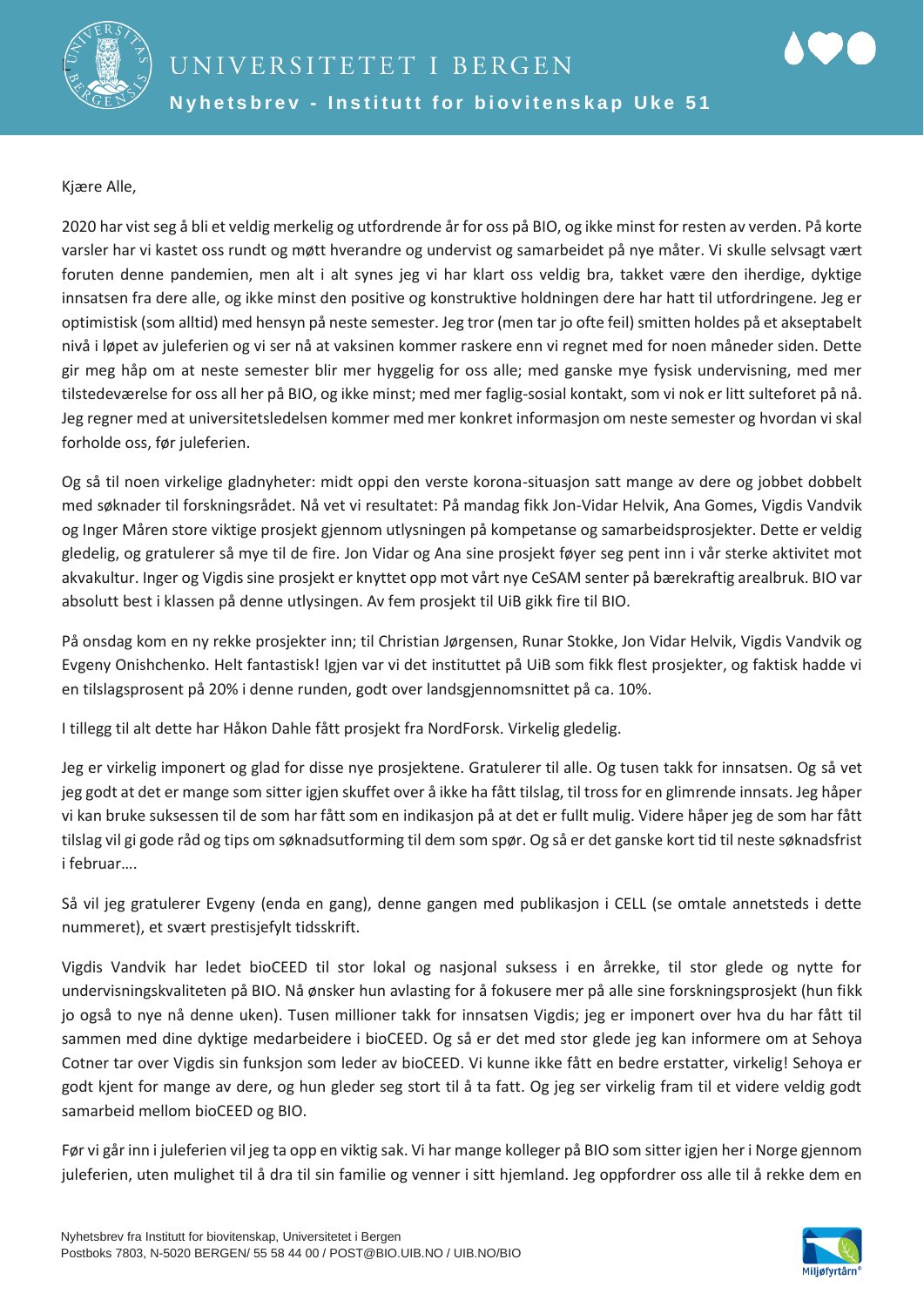hånd og gi dem støtte og oppmerksomhet. Ta kontakt, inviter til en spasertur til Løvstakken, vis at vi bryr oss om hverandre.

Tusen takk til dere alle for en fantastisk innstas gjennom 2020. Nå håper jeg dere kan ta en velfortjent juleferie og at vi kan møtes igjen i januar, med mindre fokus på korona og enda mer fokus på forskning, undervisning og alt det andre flotte BIO gjør.

Ø

### Dear everyone,

2020 has proven to be a very strange and challenging year for us at BIO, and not least for the rest of the world. At short notice, we have thrown ourselves around and met each other and taught and collaborated in new ways. We should of course have been without this pandemic, but all in all I think we have done very well, thanks to the persistent, skilled efforts of you all, and not least the positive and constructive attitude you have had to the challenges. I'm optimistic (as always) about next semester. I think (but often make mistakes) the infection is kept at an acceptable level during the Christmas holidays and we now see that the vaccine comes faster than we expected a few months ago. This gives me hope that next semester will be more enjoyable for all of us; with quite a lot of physical education, with more presence for all of us here at BIO, and not least; with more professional-social contact, which we are probably a little hungry for now. I expect that the university management will provide more concrete information about the next semester and how we should behave, before the Christmas holidays.

And then to some real good news: in the midst of the worst corona situation, many of you sat and worked twice on applications to the Research Council. Now we know the result: On Monday, Jon-Vidar Helvik, Ana Gomes, Vigdis Vandvik and Inger Måren received major important projects through the call for expertise and collaborative projects. This is very gratifying, and congratulations to the four. Jon Vidar and Ana's projects fit nicely into our strong activity against aquaculture. Inger and Vigdis' projects are linked to our new CeSAM center for sustainable land use. BIO was absolutely best in class on this call. Out of five projects at UiB, four went to BIO.

On Wednesday, a new series of projects came in; to Christian Jørgensen, Runar Stokke, Jon Vidar Helvik, Vigdis Vandvik and Evgeny Onishchenko. Fantastic! Again, we were the department at UiB that received the most projects, and in fact we had a funding percentage of 20% in this round, well above the national average of about 10%.

In addition to all this, Håkon Dahle have received a project from NordForsk. Really good.

I am really impressed and happy with these new projects. Congratulations to all. And thank you so much for your efforts. And I know very well that there are many who are left disappointed that they have not been awarded, despite an excellent effort. I hope we can use the success of those who have received as an indication that it is entirely possible. Furthermore, I hope that those who have been awarded will give good advice and tips on application design to those who ask. And then there is quite a short time until the next application deadline in February….

Then I want to congratulate Evgeny (once more), this time for a publication in the highly prestigious journal CELL (see further information elsewhere in this issue).

Vigdis Vandvik has led bioCEED to great local and national success for a number of years, to the great joy and benefit of the teaching quality at BIO. Now she wants relief to focus more on all her research projects (she also got two new ones this week). Thank you very much for your efforts Vigdis; I am impressed with what you have achieved together with your skilled employees in bioCEED. And then it is with great success that I can inform that Sehoya Cotner will take over Vigdis' function as head of bioCEED. We could not have gotten a better replacement, really! Sehoya is well

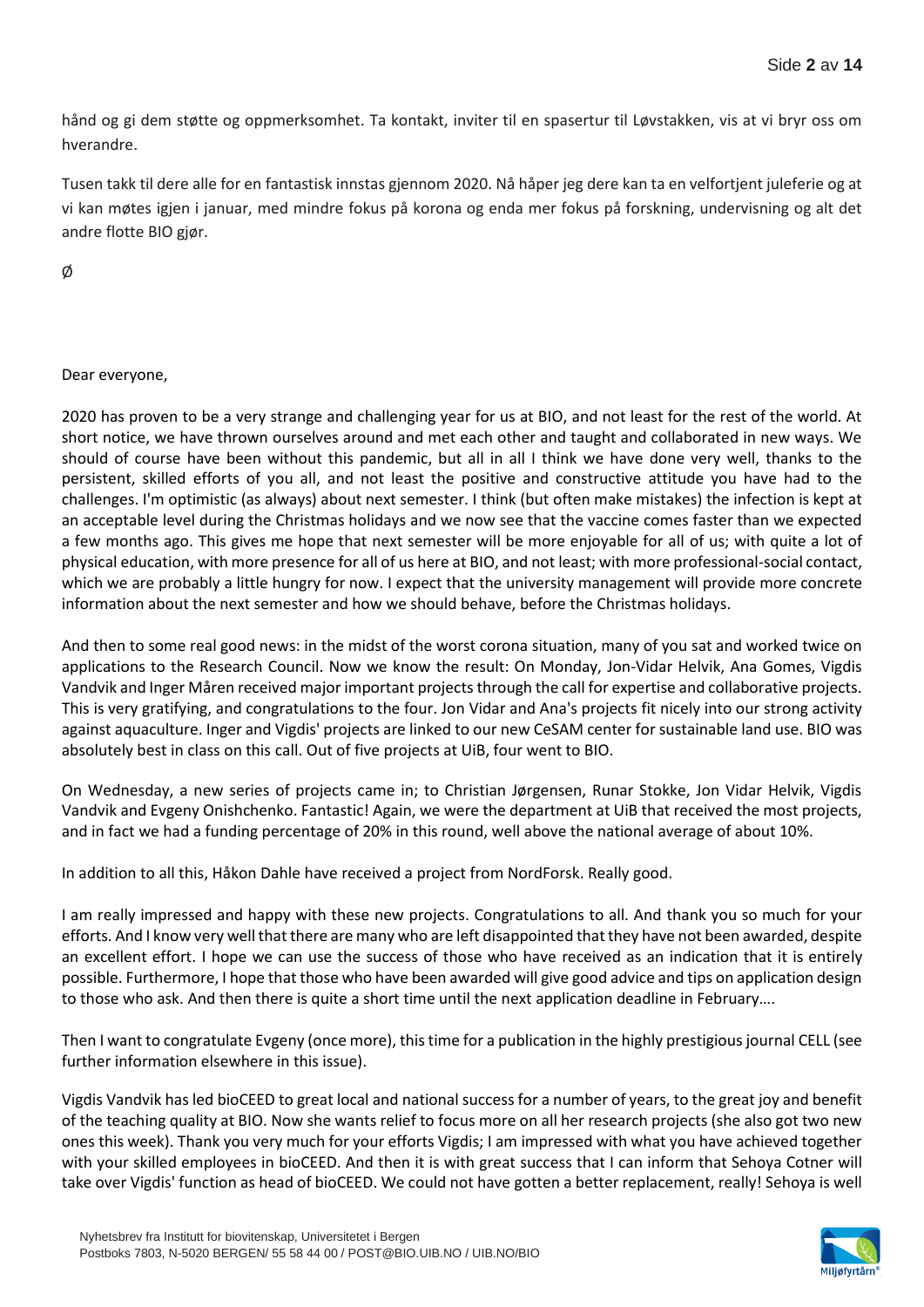known to many of you, and she is very much looking forward to getting started. And I am really looking forward to a further very good collaboration between bioCEED and BIO.

Before we go into the Christmas holidays, I want to address an important issue. We have many colleagues at BIO who are left here in Norway during the Christmas holidays, without the opportunity to go to their family and friends in their home country. I encourage all of us to reach out to them and give them support and attention. Get in touch, invite to a walk to Løvstakken, show that we care about each other.

Thank you all very much for a fantastic effort through 2020. Now I hope you can take a well-deserved Christmas holiday and that we can meet again in January, with less focus on the corona and even more focus on research, teaching and everything else great BIO does .

Ø

## Dekan Helge Dahles blogg



### **Koronaåret 2020**

2020 har vore krevande, men vi har mange gode ting å sjå tilbake på, og ikkje minst gode ting å sjå fram til. Dette biletet er frå studiestarten i haust.

[Lese hele blogginnlegget](https://matnat.w.uib.no/arkiv/1285)

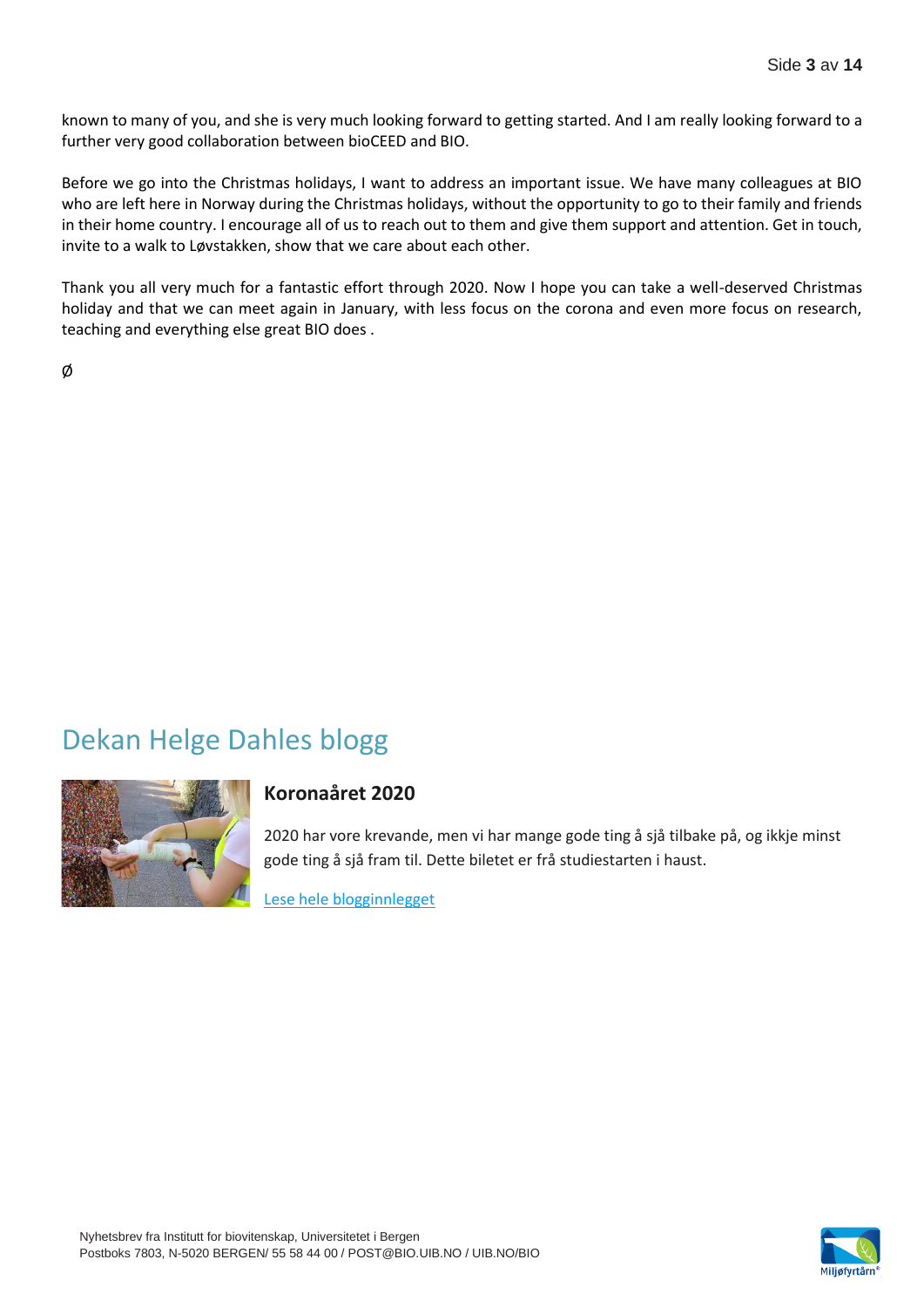# Ekspedisjon og varemottak i julen / The reception and deliveries during Christmas

- Ekspedisjonen er bemannet mandag 21.12
- Tirsdag 22.12 vil Bjørg Flatekvål ta imot pakker.
- Onsdag 23.12 vil Knut Olav Daasvatn ta imot pakker.

Ekspedisjonen vil ikke være bemannet disse to dagen.

- Julaften holder vi stengt.
- 28, 29, 30, 31 desember vil ekspedisjonen være bemannet som vanlig.
- The reception is open Monday 21.12
- Tuesday 22.12, Bjørg Flatekvål parcel reception
- Wednesday 23.12, Knut Olav Daasvatn parcel reception

The reception is not manned these two days.

- Christmas Eve we are closed.
- 28, 29, 30, 31 December the reception will be manned as usual.

### **Ha en god jul / Have a Merry Christmas!**

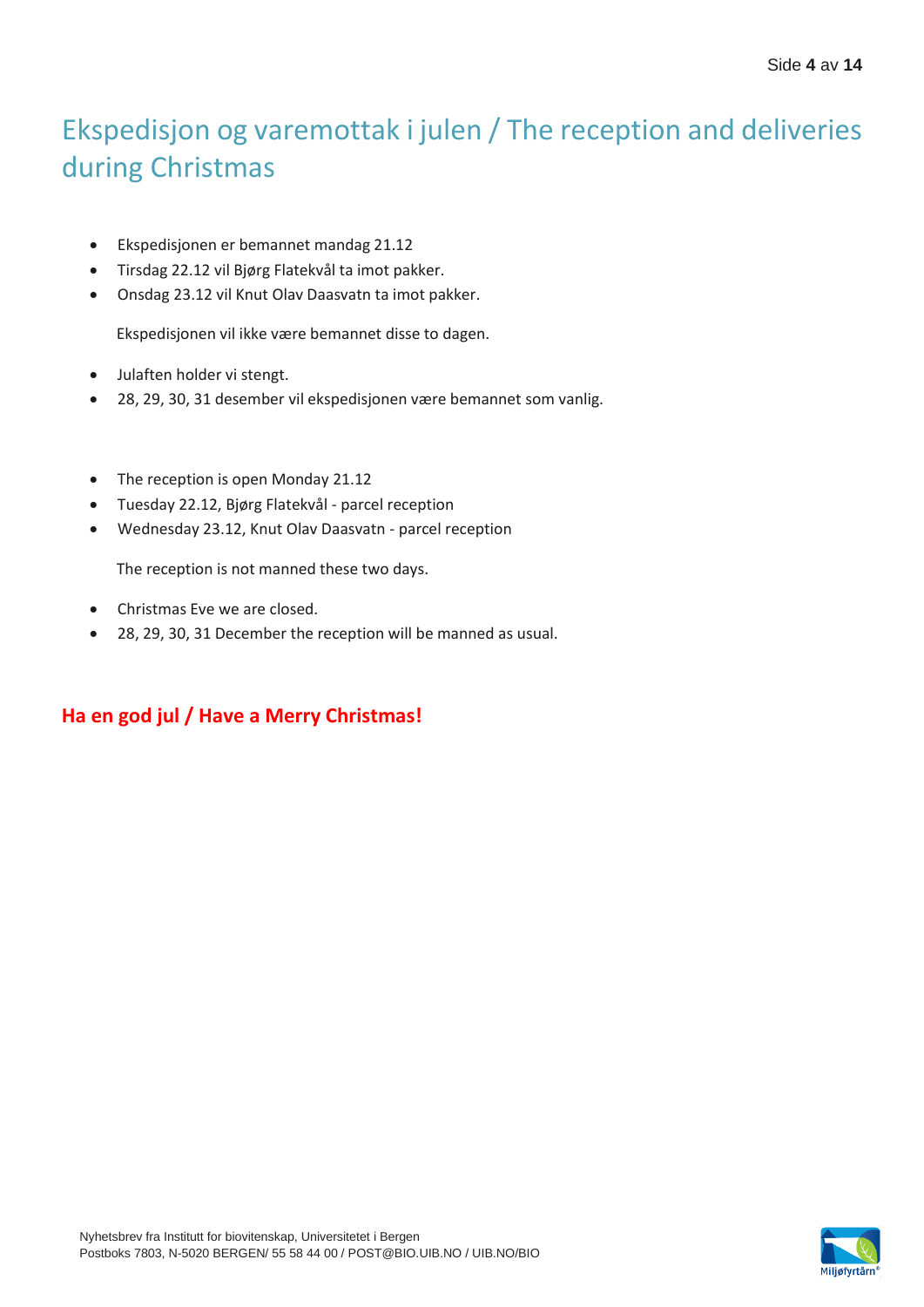## **Utdanning**

## Sehoya Cotner takes over as the Director of bioCEED!



[Sehoya Cotner](https://cbs.umn.edu/contacts/sehoya-cotner) will be taking up the position as the new director of bioCEED. Sehoya comes from the University of Minnesota, where she is an associate professor in the Department of Biology Teaching and Learning. As an associate professor II with bioCEED since 2016, she knows both bioCEED and Bergen well. She will be with bioCEED part-time until August  $1<sup>st</sup>$  (fulltime thereafter), and is excited to continue many current Centre projects, and pursue new plans for growth in biology-education research, graduate-student professional development, and inclusive STEM-teaching practices.

In the US, Sehoya leads a national network, Equity and Diversity in Undergraduate STEM (EDU-STEM), of biology faculty studying their own courses from the lens of equity and inclusion. She is eager to continue, with bioCEED, similar national initiatives in Norway, and to create novel international collaborations around discipline-based education research.

*Foto: University of Minnesota*

your turn!

Best regards, Vigdis Vandvik

## Ledige stillinger som realfagsleksehjelp for VGS-elever

Ent3r har utlyste stillinger som realfagsleksehjelp for VGS-elever. Dette er en givende og lærerik jobb som passer perfekt ved siden av studier. Søk da vel!

#### **Søknadsfristen er 25. desember.**

Mer info:<https://ent3r.no/bergen/uib/ledige-mentorstillinger>

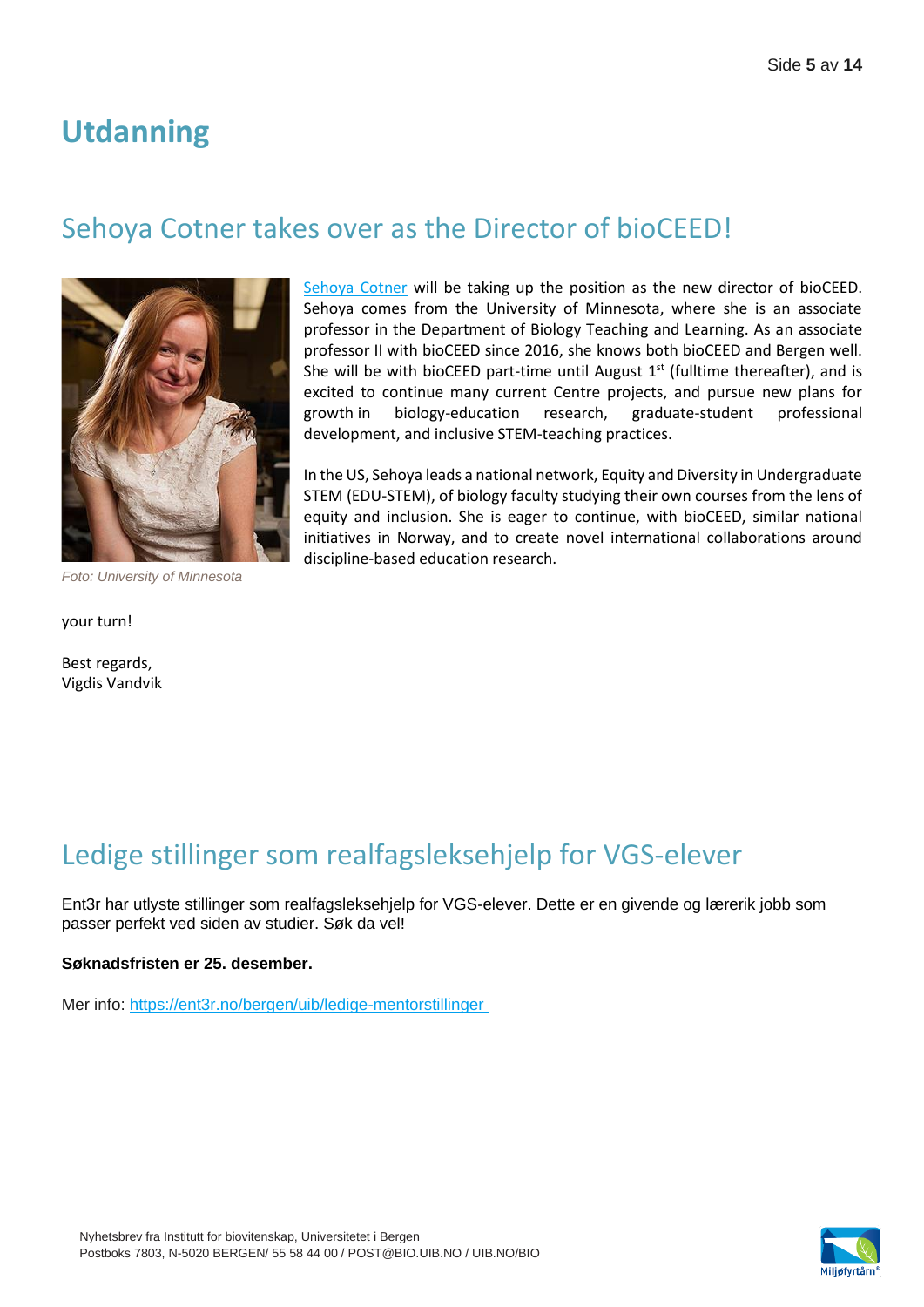### When you as a PhD candidate need someone to talk to



*Foto: Colourbox*

The years as a PhD candidate are exciting and professionally developing, but can also be a strenuous time with a lot of work pressure and setbacks. The uncertainty and delayed activity during the corona pandemic can lead to more challenges than you normally experience. In such a situation, many candidates will need someone to talk to.

If you experience extraordinary challenges in your work situation, it will initially be natural to have a conversation with your supervisor or head of department / unit. The management of your unit should also facilitate peer support. Should you need further assistance, it is natural to contact the occupational health service at your workplace.

If you are employed at UiB, you will find information about the occupational health service (*bedriftshelsetjeneste*) on this page[: Do you need someone to talk to? | Employee Pages | University of Bergen \(uib.no\)](https://www.uib.no/en/foremployees/135171/do-you-need-someone-talk)

At UiB, you will first be offered a conversation with a nurse or doctor at the occupational health service, and together you can assess whether there is a need for further health care. In that case, the occupational health service can assist in referring further, either in the ordinary health care system or with one of the partners of the occupational health service.

You can also get a referral to a psychologist through your general practitioner (*fastlege*).

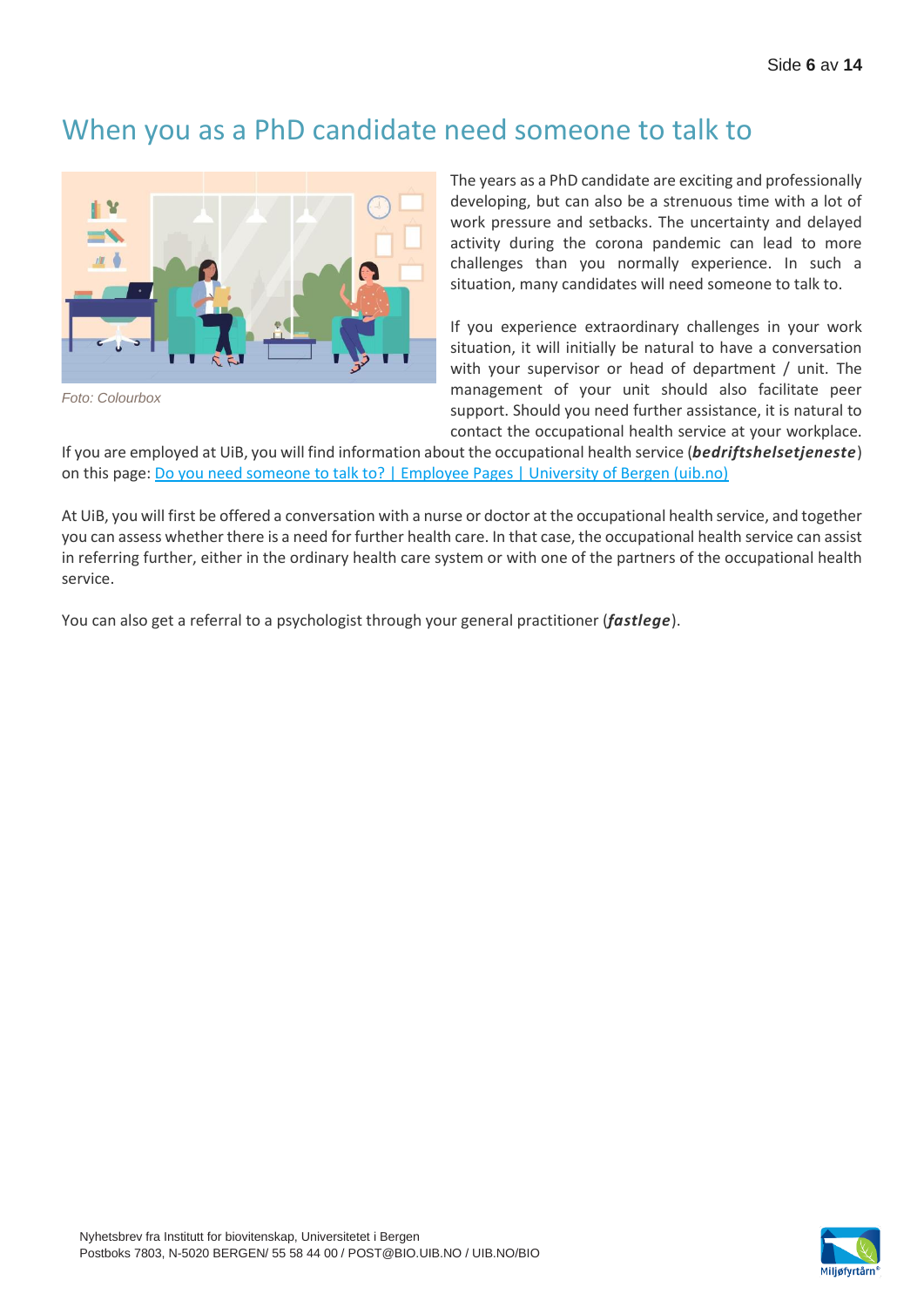# **Forskning/utlysning**

## New allications from the Norwegian Research Council

This week, researchers at BIO have received 11 new grants from the Research Council, out of which 9 are coordinated by BIO. Our success rate was 20% for the "Forskerprosjekt for fornyelse" call (the overall success rate in this call was 10%), and 67% (4 of 6 submitted coordinator projects!!) for "Samarbeidsprosjekt for å møte utfordringer i samfunn og næringsliv".

Here's a quick summary of the new projects:

| Researcher Project<br>for Scientific<br>Renewal | coordinator | Christian<br>Jørgensen         | 315051       | Coral reef hypoxia   | In the heat of the night: The role of hypoxia on coral<br>reefs                                                                                 |
|-------------------------------------------------|-------------|--------------------------------|--------------|----------------------|-------------------------------------------------------------------------------------------------------------------------------------------------|
| Researcher Project<br>for Scientific<br>Renewal | coordinator | Evgeny<br>Onishchenko          |              | 315615 KARMA         | KARMA - an innovative method to analyze cellular fate<br>of proteins and its application to probe the control of<br>proteostasis                |
| Researcher Project<br>for Scientific<br>Renewal | coordinator | Jon Vidar<br><b>Helvik</b>     | 315106       | <b>LIGHTBIOTRANS</b> | Nonvisual light regulation of biological rhythm and life<br>history transformation                                                              |
| Researcher Project<br>for Scientific<br>Renewal | coordinator | Runar<br><b>Stokke</b>         | 315427       | DeepSeaQuence21      | DeepSeaQuence - Uncovering the metabolic secrets<br>and capacity of Arctic deep-sea hydrothermal vent<br>microbiomes                            |
| Researcher Project<br>for Scientific<br>Renewal | coordinator | Vigdis<br>Vandvik              | 315249       | FUNDER_2020          | FUNDER - Direct and indirect climate impacts on the<br>biodiversity and Functioning of the UNDERground<br>ecosystem                             |
| Researcher Project<br>for Scientific<br>Renewal | partner     | UIO-Øyvind<br>Fiksen           | 315892 POICE |                      | The structuring role of Parasite disease On<br>zooplankton In Coastal Ecosystems                                                                |
| KSPSAMARBEID20                                  | coordinator | Ana Gomes                      | 320566       | <b>TIME4SUCCESS</b>  | Improve Atlantic salmon robustness in freshwater<br>phase through training and feeding to a successfully<br>timed sea transfer                  |
| KSPSAMARBEID20                                  | coordinator | Inger Måren                    | 320680       | <b>BIOSPHERE</b>     | Activating local resources: cultivating regional<br>cooperation for sustainable land-use                                                        |
| KSPSAMARBEID20                                  | coordinator | Jon Vidar<br><b>Helvik</b>     | 320701       | Light-Smolt          | Light, the master regulator of life history transformation<br>and robustness                                                                    |
| KSPSAMARBEID20                                  | coordinator | Vigdis<br>Vandvik              |              | 320602 EcoMap        | Modelling Ecological state and Condition Maps to<br>support knowledge-based decision-making in Area<br>management and spatial Planning (ECoMAP) |
| KSPSAMARBEID20                                  | partner     | NINA-John-<br>Arvid<br>Grytnes | 320640       | <b>APPLECORE</b>     | Assessment of Pollination Provisioning in agricultural<br>Landscapes and the roles of Environment and Climate<br>on Resilience                  |



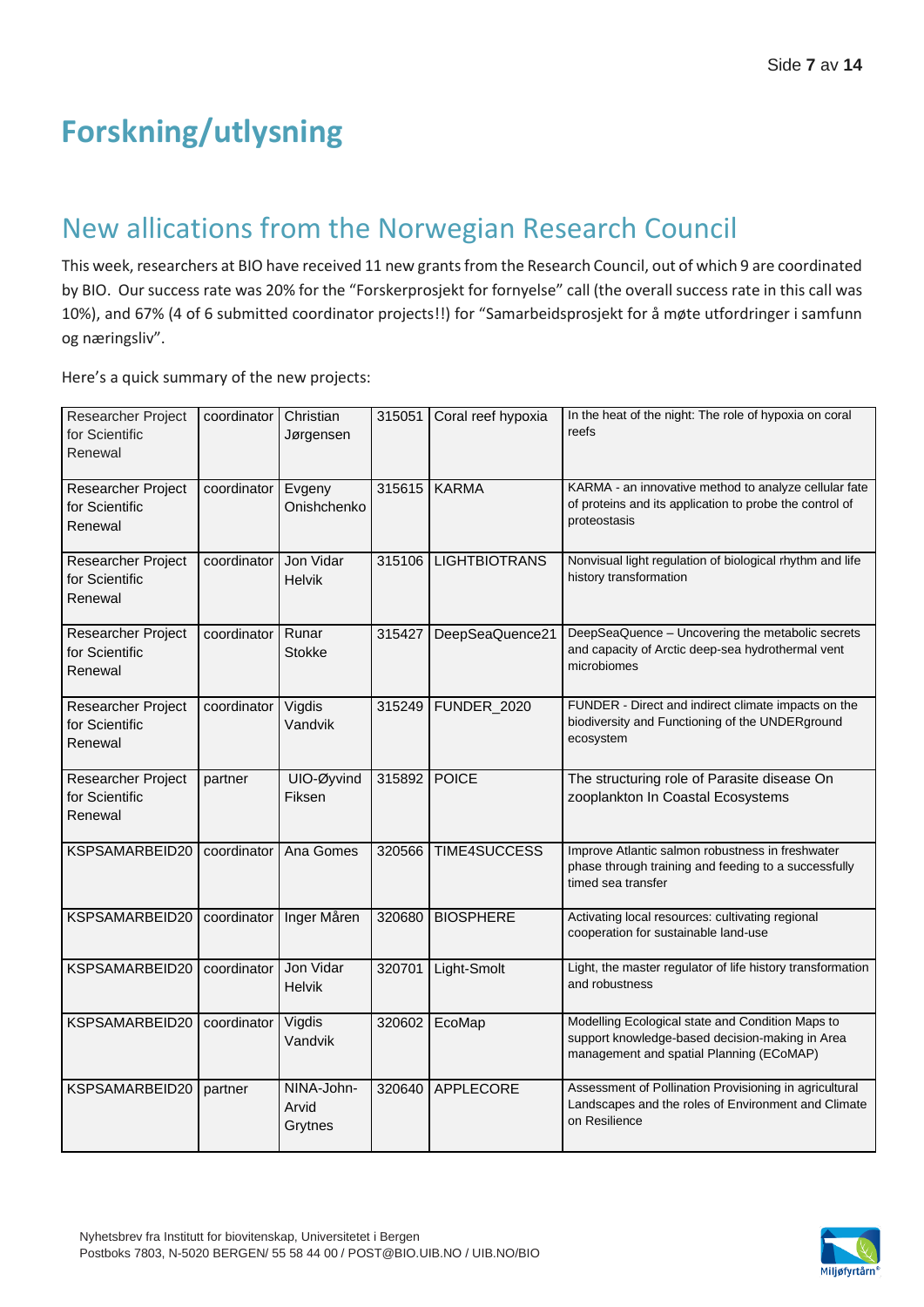## Researchers at BIO in collaboration with colleagues from ETH Zurich developed a general approach to characterize dynamic changes in cellular protein complexes.

### **Cell**

Article

#### **Maturation Kinetics of a Multiprotein Complex Revealed by Metabolic Labeling**



Authors Evgeny Onischenko, Elad Noor onas S. Fischer, Ludovic Gillet, oonas o. I ischer, Ludovic Gillet,<br>Matthias Wojtynek, Pascal Vallotton, Karsten Weis

Correspondence evgeny.onishchenko@uib.no (E.O.),<br>karsten.weis@bc.biol.ethz.ch (K.W.)

In Brief A general approach to determining assembly kinetics for large protein<br>architectures reveals the time scale and assembly sequence for the nuclear pore complex.

"Our work presents a widely applicable approach to characterize dynamic changes in cellular protein complexes. Whether we look at a virus hijacking a cell or the assembly of the ribosome, the dynamic changes in macromolecular complexes is the key force behind these processes. However, our understanding of macromolecular dynamics is very limited.

The method that we have entitled Kinetic Analysis of incorporation Rates in Macromolecular Assemblies (KARMA) works conceptually similar to isotope-based geological fossil dating. It uses kinetics of isotopic labeling to time the dynamic

changes in protein complexes. Cellular protein complexes are targeted by affinity isolation while their dynamic changes are analysed based on the content of the isotopic label with mass spectrometry and kinetic models originally developed to describe metabolic processes" BIO researcher Dr. Evgeny Onishchenko explains.

To showcase their approach, Dr. Onishchenko and colleagues applied KARMA to reveal the maturation kinetics of one of the largest protein complexes in our cells – the nuclear pore complex (NPC), which consists of ~500 proteins. Their analysis resolves the NPC maturation in unprecedented details. It shows a hierarchical principle of NPC biogenesis where individual proteins form subcomplexes on a minute timescale and then co-assemble from center to periphery in a ~1-hour-long process.

This approach can be easily adapted to a variety of bio-generative process. **I**t can be used, for example, to characterize the molecular events in COVID-19 infection cycle. Moreover, with complementary isolation techniques, KARMA platform could be expanded beyond proteins to other types of biological molecules e.g. to RNA or lipids.

The work of Dr. Onishchenko describing KARMA and its application to the maturation of the Nuclear Pore Complex will be published on December 16<sup>th</sup> in a highly prestigious international scientific journal *Cell*.

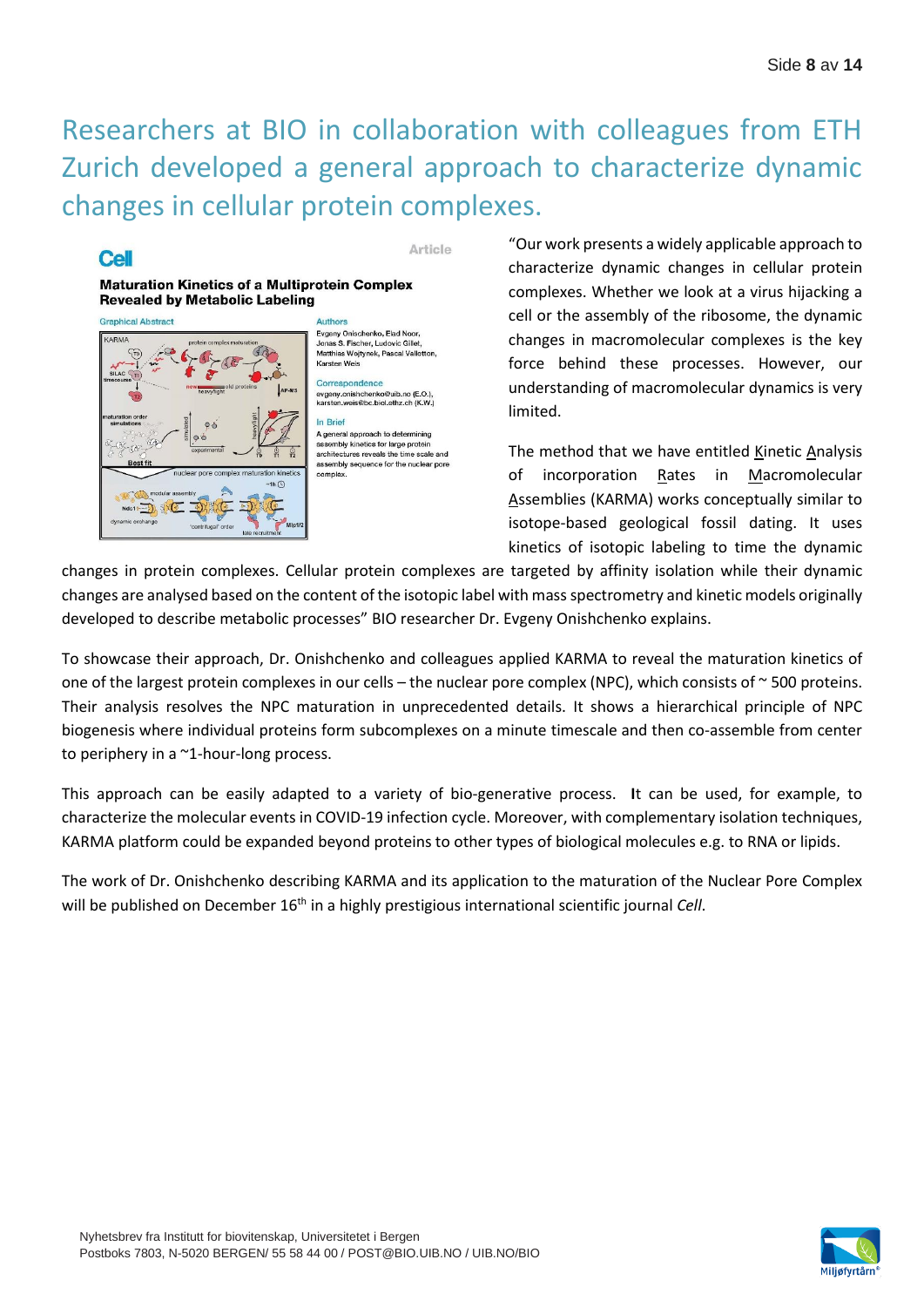# Nordic Arctic Cooperation Programme 2018-2021: Open Call 2021

The Arctic Cooperation Programme of the Nordic Council of Ministers has opened up its call for new project applications for financial support in 2021. Deadline for sending in proposals is 1st February 2021 (12:00 CET).

The aim of the Nordic Council of Ministers' Arctic Cooperation Programme 2018–2021 is to create sustainable and constructive development in the Arctic and for its people based on the four P's: planet, peoples, prosperity and partnerships.

<https://nordregioprojects.org/arctic-programme-application/>



# Det Kongelige Norske Videnskabers Selskab Vi fremmer og formidler vitenskapen

**Foreslå kandidater til [DKNVS' vitenskapelige priser til yngre forskere](https://www.dknvs.no/priserutmerkelser/vitenskapelige-priser/) – frist 8. januar**

Prisene går til yngre forskere innen naturvitenskap og humaniora og er på kr 75.000 hver. Prisene er finansiert av I.K. Lykkes Fond, som ble opprettet av nylig avdøde Trond Lykke for en rekke år siden.

Kandidaten må oppfylle disse kriteriene:

- **prisvinnere må være under 40 år ved utdelingen (februar)**
- **prisen går til norske eller utenlandske forskere ved norske forskningsinstitusjoner**
- **prisvinnere må ha dokumentert fremragende talent, originalitet og innsats**
- **prisvinnere må ha oppnådd særdeles gode resultater innen sine fagfelt**

#### **Se [tidligere](https://www.dknvs.no/priserutmerke.../vitenskapelige-priser/) vinnere**

#### **[Nominasjonsskjema](https://www.ntnu.no/machform/view.php?id=283112)**

**Kontakt Rådgiver Anne Merete Bekkevahr tlf. 94 78 79 78** [post@dknvs.no](mailto:post@dknvs.no)

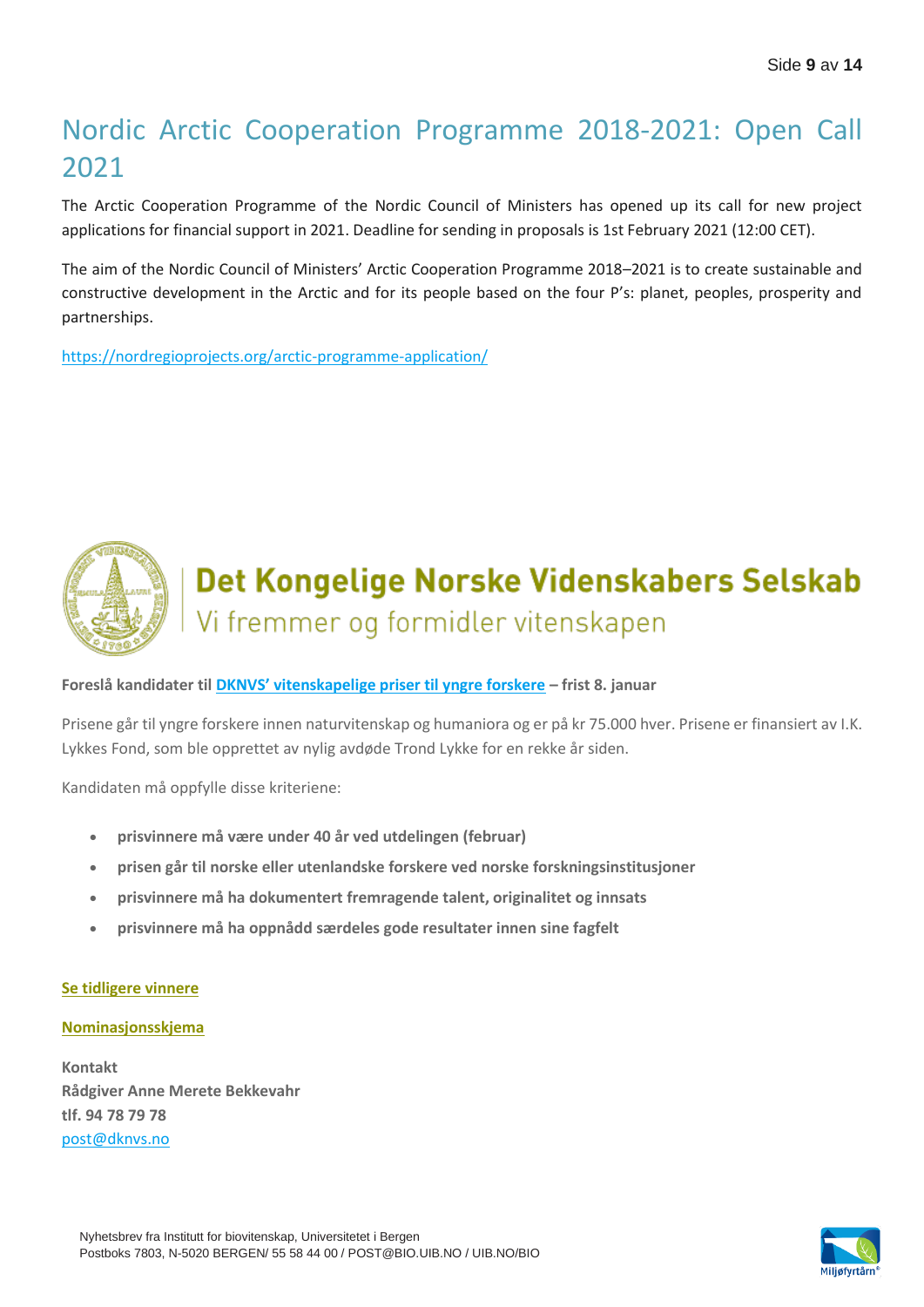## Partnership Water4All - Water Security for the Planet

Stakeholder Consultation for developing the Strategic Research and Innovation Agenda. Consultation until 11 January 2021.

The "Water4All - Water Security for the Planet" Strategic Research and Innovation Agenda draft is now available for consultation until 11 January 2021.

We welcome contributions to further consolidate the agenda, promote its wide diffusion and adoption, and capture priorities.

[http://www.waterjpi.eu/resources/newsletter/newsletter-december-2020/partnership-water4all-water-security](http://www.waterjpi.eu/resources/newsletter/newsletter-december-2020/partnership-water4all-water-security-for-the-planet)[for-the-planet](http://www.waterjpi.eu/resources/newsletter/newsletter-december-2020/partnership-water4all-water-security-for-the-planet)

# Etterlysning: Artsdatabanken søker eksperter på fremmede arter

Artsdatabanken starter nå prosessen med å revidere Fremmedartslista. Til dette arbeidet søker vi eksperter – både økologer og taksonomer med interesse for fremmede arter er velkommen til å ta kontakt. 

### **Egen "kvote" for nyutdanna eksperter**

Artsdatabanken ønsker at det i fremtiden skal finnes tilstrekkelig god kompetanse på risikovurdering av fremmede arter i Norge. For å sikre rekruttering til feltet har vi derfor som mål at det i hver ekspertkomite skal være ett kvalifisert yngre nyutdanna, medlem. Som nyutdanna regner vi personer som har avlagt mastereksamen for inntil 6 år siden. Posisjonen kan dermed også være relevant for PhD-studenter og personer i postdoktorstillinger. 

[Les mer og meld din interesse her](https://www.artsdatabanken.no/Pages/302133/Etterlysning__Artsdatabanken_soeker_eksperter_paa)

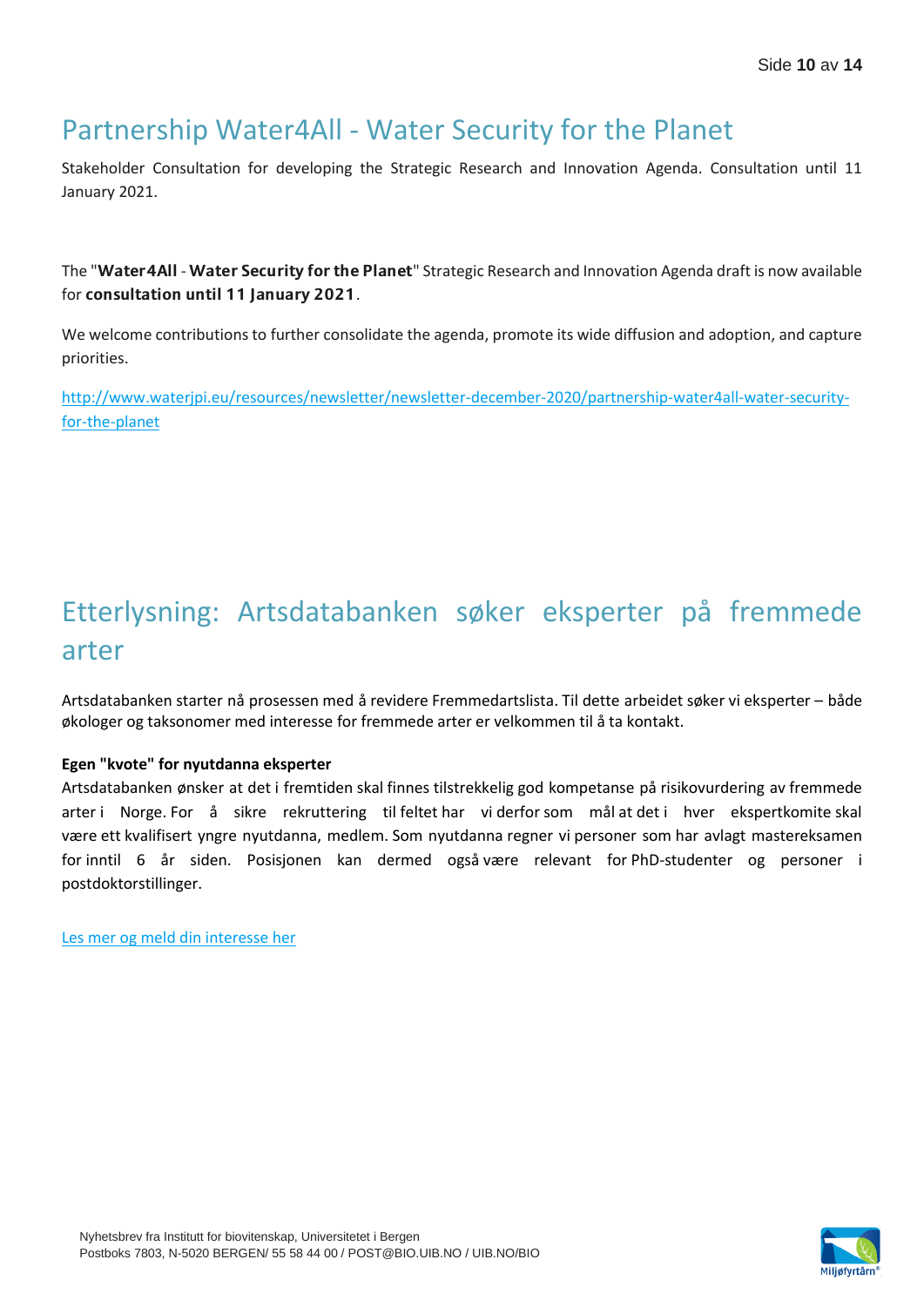## Minner om skrivekurs for forskere

Vi har gleden av å invitere til nytt skrivekurs for forskere ved MatNat-fakultetet:

### **Torsdag 14. januar 2021 fra 9.00-15.30**

Målet er å sette deltakerne i stand til å skrive kronikk eller populærvitenskapelig tekst for avis, blad eller nettsteder som forskning.no og Aftenposten Viten.

Målgruppe for kurset er vitenskapelig ansatte ved institutter og sentre ved fakultetet. Særlig stipendiater oppfordres til å melde seg på.

Alle deltakere må forplikte seg til å sende inn utkast til tekst, som vil bli gjennomgått i løpet av kursdagen. Deltakerne vil få videre oppfølging av teksten etter kurset slik at teksten publiseres på forskning.no.

### **Deltakerne vil lære mer om:**

- Slik gjør du en tekst interessant.
- **EXEC** Språk: Hvordan skrive enkelt om det vanskelige.
- Hvordan få leserne gjennom hele artikkelen?
- Sjangre. Kronikken, bloggen, nyhetsartikkelen.
- **·** Treningsøkter og øvelser.
- Tilbakemelding på tilsendte tekster.
- **E** Slik møter du journalister.

**Kursledere:** Eivind Lauritsen og Eldrid Borgan, Forskning.no

Gratis lunsj inkludert. Ingen kursavgift.

UiBs gjeldende smittevernstiltak vil bli fulgt. Kurset vil ikke la seg gjennomføre ved pålegg om hjemmekontor.

Påmelding:<https://forms.gle/BD6yi8LDTeyzdVAe6>

#### **Frist: Onsdag 6. januar 2021**

Har du spørsmål? Kontakt kommunikasjonsrådgiver Asbjørn Leirvåg, mobil 41423341 [/ asbjorn.leirvag@uib.no](mailto:asbjorn.leirvag@uib.no)

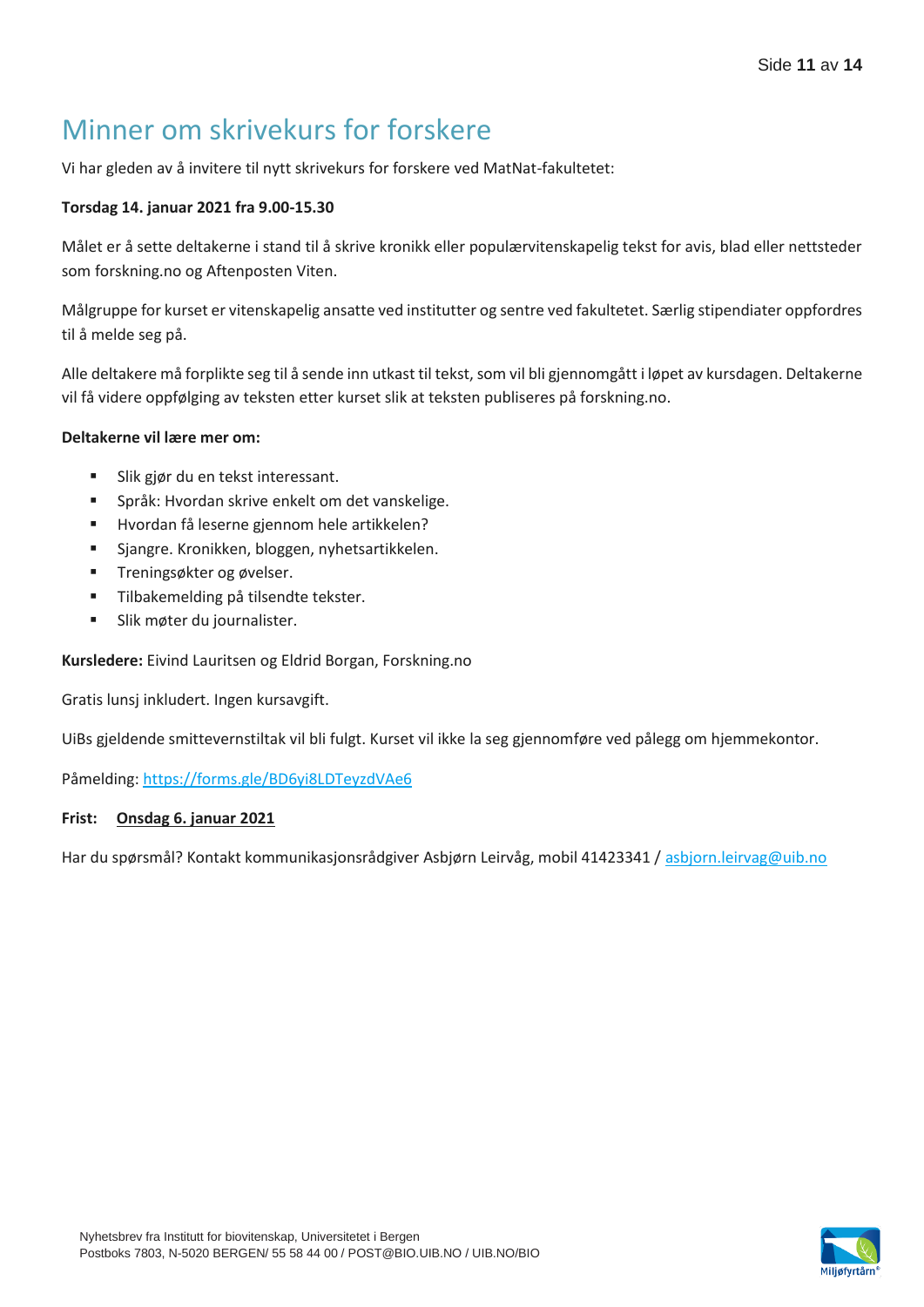## Sustainability Team – Hint of the month

Some nice ways to wrap your presents in a more sustainable way

- 1. You can reuse old newspapers or magazines as gift wrapper.
- 2. Re-use old wrappings if you still have some.
- 3. Make it a double gift wrap your present in a scarf, reusable napkins, or put it in a reusable grocery bag.
- 4. Try table cloth as a gift wrapper it is reusable.

5. Instead of plastic wrapping gift ribbons and decoration – use small amounts of tape and make your own paper decorations. Your effort will be appreciated.

6. Make Christmas a guessing game for your kids and just cover the unwrapped gifts with a blanket and make the kids fish for them without looking.

7. Bee`s rap is a nice way to pack a gift and can be reused in many lunch-packs wrapping the sandwiches later.

8. Don't wrap your presents at all. It is the present that counts, not the wrapping.

Christmas is a time of huge trash production. About 30% more trash are produced in the UK during the Christmas time as compared to a similar period any other time of the year. And wrappings are a major part of it. About 83  $km^2$ of paper are used only in the UK and one ton of new paper costs about as much energy as a ton of steel. Not to mention all the Christmas trees that need to go into the production of new paper. So here you have some hints how you can reduce your trash and still have a nice present.

Interested in joining the Sustainability Team? Write an email to [stefan.thiele@uib.no.](mailto:stefan.thiele@uib.no) The next Zoom meeting is on December 17th 16:00-17:00.

## MARE Conference People & the Sea XI 28 June to 2 July 2021 Location: Online/Virtual – Call for papers

#### Centre for Maritime

#### **Conference theme: Limits to Blue Growth?**

Deadline for panel, paper proposals and other conference formats: **31 January 2021 (GMT)**

#### [Call for papers](http://vedlegg.uib.no/?id=804e35475f3c1a4fcc66fed2faa3f988)



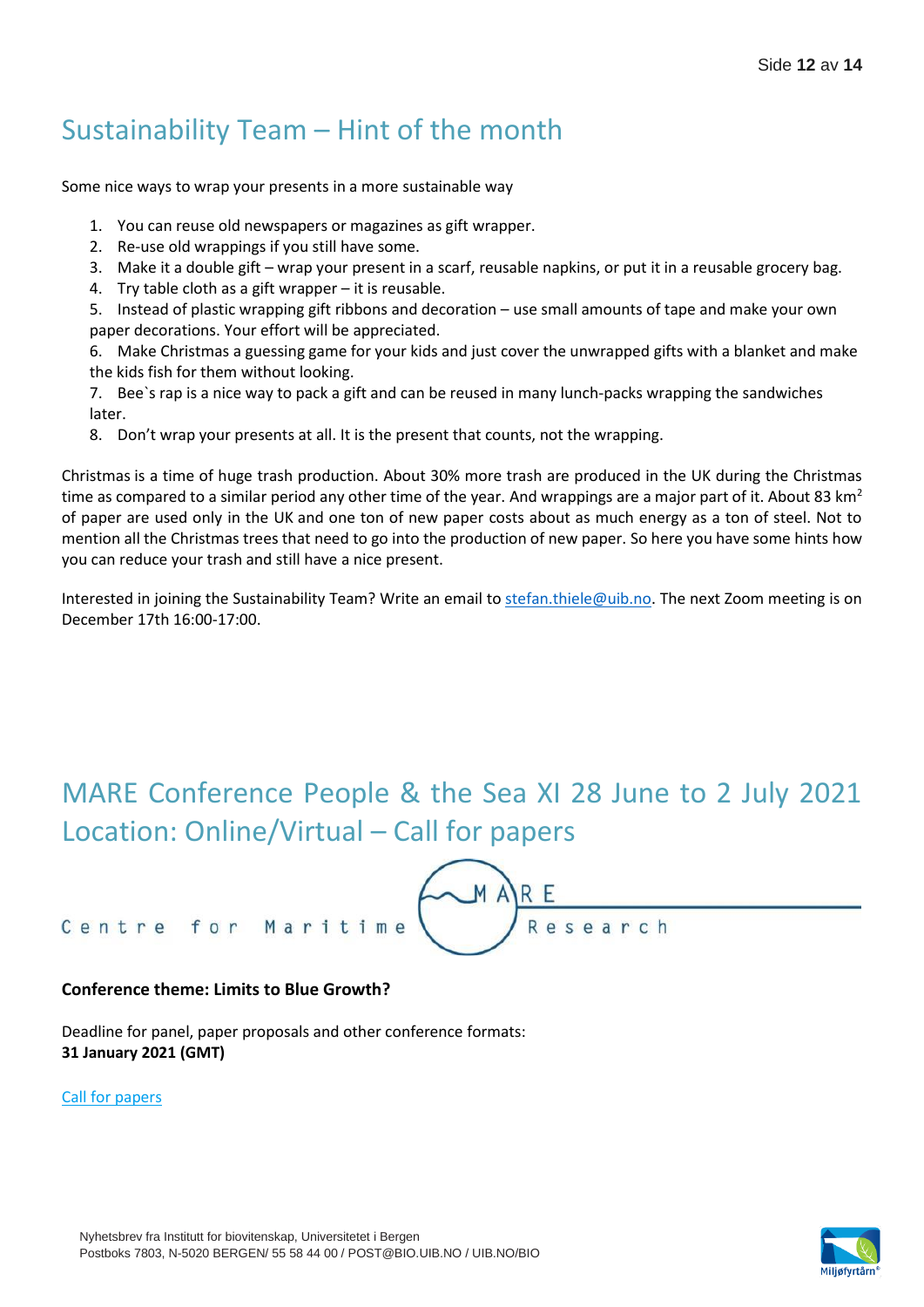## Vacancies

### **Science officer vacancy at European Marine Board**

The European Marine Board [Secretariat](https://www.marineboard.eu/secretariat) is looking for a full-time Science Officer to join the EMB Secretariat based at th[e InnovOcean](https://www.vliz.be/en/innovocean-site-partners) campus in the port of Ostend, Belgium. This is an exciting opportunity to work as part of a dynamic, professional Secretariat to promote and advance marine science on behalf of the EMB membership of institutions from across Europe. The Science Officer will provide support to core activities of the Board in working with an extensive network of experts to deliver scientific strategy and foresight, advancing future seas and ocean research. One of the main tasks will involve engagement in activities funded by the European Commission via Framework projects (Horizon 2020 and Horizon Europe) and other external contracts. The post can involve regular visits to Brussels and some international travel. The successful candidate will be offered a competitive salary and a full-time contract for a limited duration of 4 years.

Candidates with a post-graduate qualification at Master's level or higher in marine science that have 1-2 years' research experience in a relevant scientific or science-policy role and excellent spoken and written English and editorial skills can apply for this position by sending a full CV, covering letter and motivation statement (500 words max.) outlining your suitability for the post **by 17:00 CET on Sunday 31 January 2021** to [info@marineboard.eu,](mailto:info@marineboard.eu) quoting the following reference in the subject line: **EMB SO2021**.

You can find more information about the job description in [the document attached](http://vedlegg.uib.no/?id=d1a2d31598647a3c0ab6d31047321258) and on the EMB website: [https://www.marineboard.eu/vacancies.](https://www.marineboard.eu/vacancies)

### **Associate Professor in fish biology**

The research group for genetics at the Norwegian College of Fishery Science (NCFS), UiT The Arctic University of Norway (in beautiful Tromsø), seeks a motivated, collaborative, and ambitious scientist for a permanent position as Associate professor in fish biology. The position is a part of a strategic commitment to strengthen the capacity for aquaculture related research at NCFS/UiT.

[Read the announcement](http://vedlegg.uib.no/?id=1d8331a8d866fd273648e68fb5339e9a)